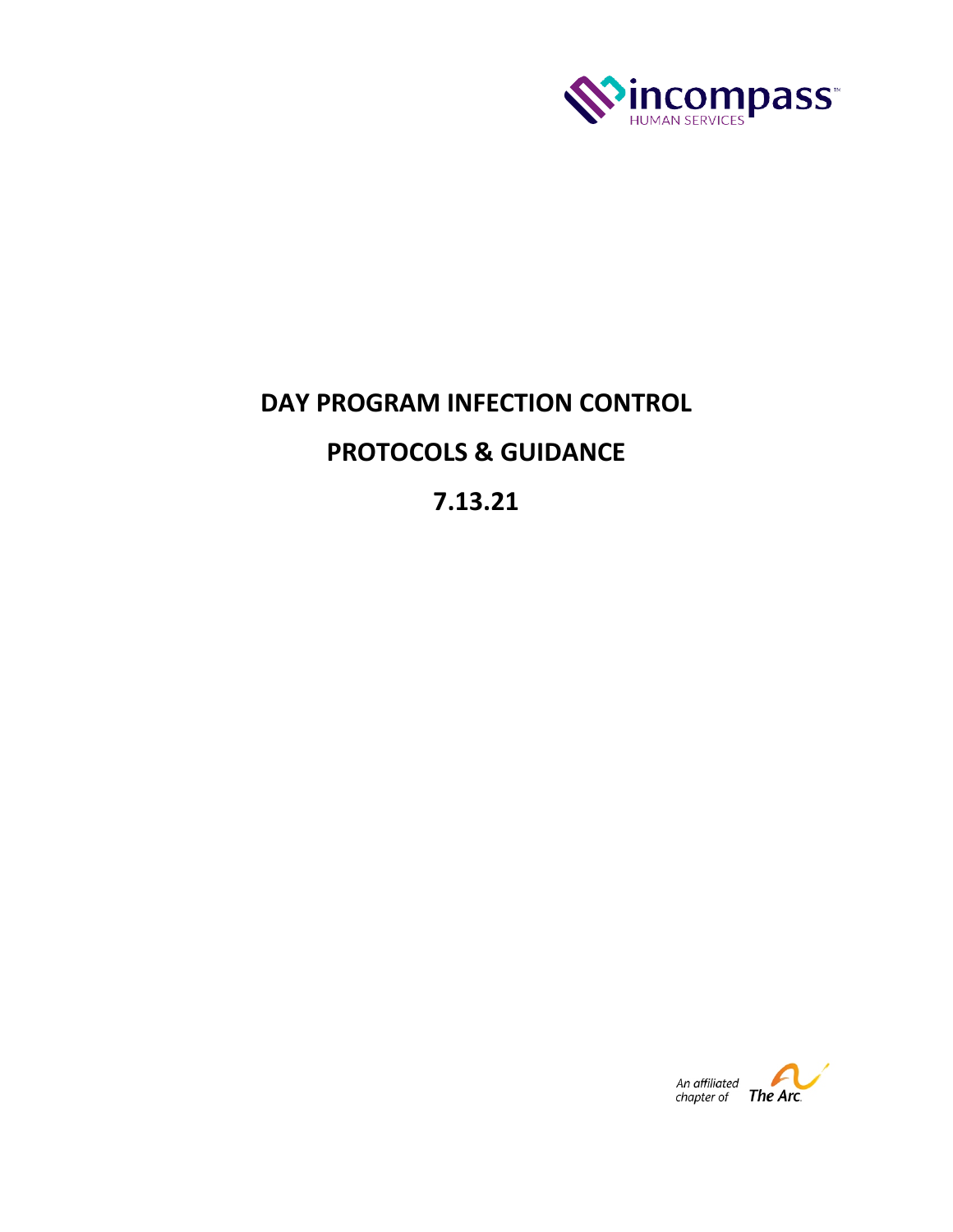# **TABLE OF CONTENTS**

| <b>PARTICIPANT PLANNING PRIOR TO RE-OPENING</b>                          | 2              |
|--------------------------------------------------------------------------|----------------|
| 1. PARTICIPANT/EXTERNAL STAKEHOLDER SURVEY PROCESS                       | $\overline{2}$ |
| 2. PARTICIPANT DOCUMENTATION REQUIRED                                    | $\overline{2}$ |
| 3. COVID-19 ACKNOWLEDGEMENT OF RISK                                      | $\overline{2}$ |
| 4. PARTICIPANT HANDBOOK                                                  | 3              |
| 5. STAFF AND PARTICIPANT COVID-19 SCREENING & RISK MITIGATION PROCEDURES | 3              |
| 6. MEDICATION DROP OFF & PROGRAM ACCESS FOR EXTERNAL STAKEHOLDERS        | 4              |
| 7. SITE RECEPTION AREAS                                                  | 4              |
| 8. STAFF AND PARTICIPANT ISOLATION & DISCHARGE PLANS                     | 4              |
| 9. BATHROOM & CHANGING ROOM PROTOCOLS                                    | 6              |
| <b>10. COMMUNICATION PLAN</b>                                            | 6              |
| 11. EDUCATION PLAN                                                       | 7              |
| <b>12. TRANSPORTATION PLAN</b>                                           | 7              |
| 13. PROGRAM CLOSURE AND STAFF ABSENCE POLICIES & PROCEDURES              | 7              |
| 14. MEAL & SNACK PLAN                                                    | 8              |
| 15. MEDICATION ADMINISTRATION & PROGRAM NURSING SUPPORTS                 | 8              |
| STAFF PLANNING PRIOR TO RE-OPENING                                       | <u>و</u>       |
| 16. STAFF TRAINING CURRICULUM                                            | 9              |
| 17. STAFF STRATEGIES TO PROMOTE SAFETY & MINIMIZE RISK OF TRANSMISSION   | 9              |
| PROGRAM SITE PLANNING PRIOR TO RE-OPENING                                | 11             |
| 18. PPE PROCUREMENT PLAN                                                 | 11             |
| 19. VENDOR DELIVERY PLAN                                                 | 11             |
| 20. CLEANING, SANITIZING & DISINFECTING POLICIES AND PROCEDURES          | 11             |
| <b>ADDITIONAL RESOURCES</b>                                              | <u>12</u>      |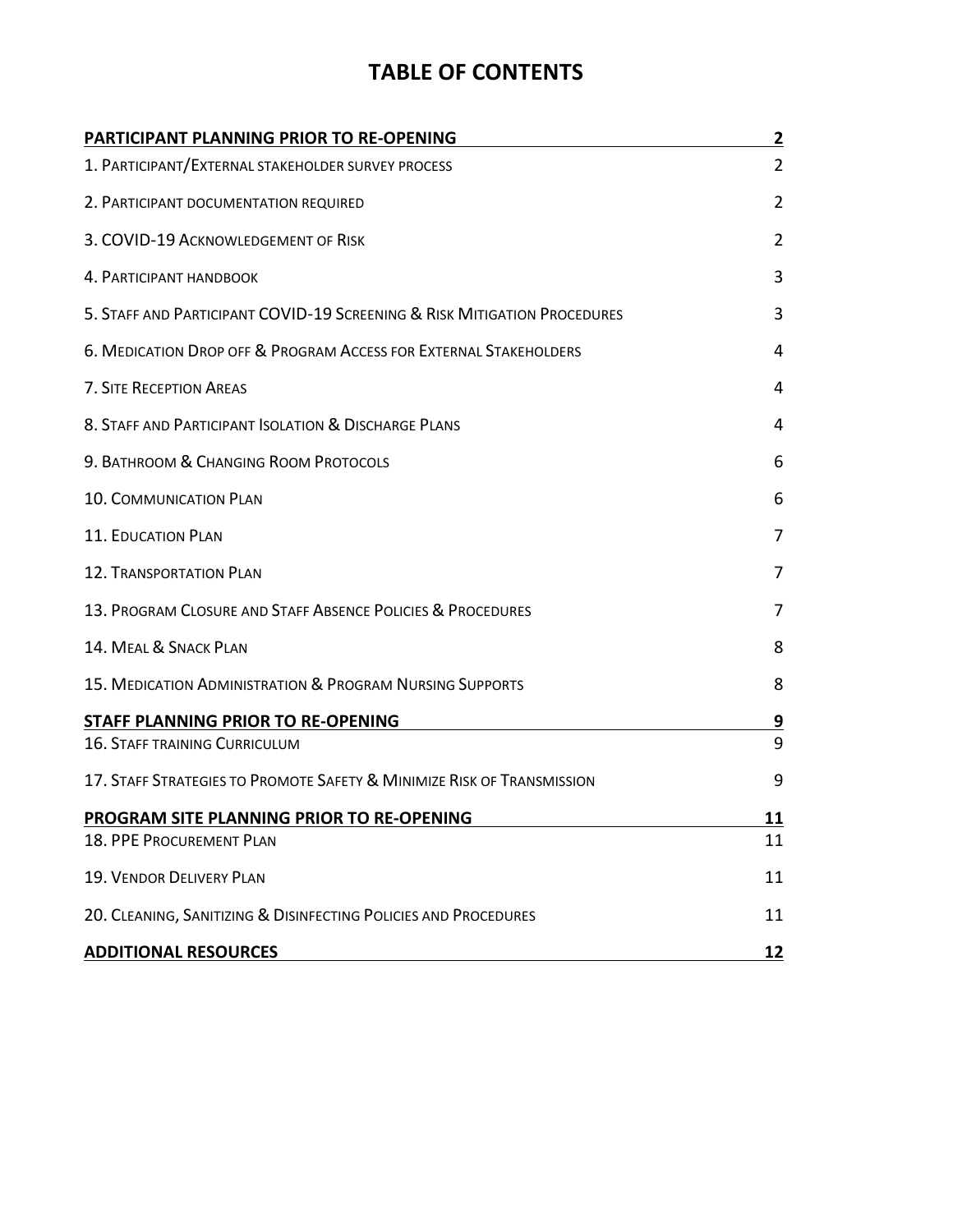## **PARTICIPANT PLANNING PRIOR TO RE-OPENING**

- **1. Return to Program Survey** completed by enrolled participants & involved external stakeholders regarding the willingness and ability for each participant to return to site-based day programming.
	- *a.* The survey collected information regarding the status of each participant's possible return to program and what safeguards they would prefer to have in place prior to their loved ones return.
	- b. Questions about transportation and stakeholders/caregivers' current abilities to provide transport short and long term as well as each participant's personal needs.
	- c. Questions about virtual programming and stakeholders/caregivers/participants impressions of this program modality also included to determine interest in ongoing remote and hybrid (remote & site based) day services.
		- i. All participants that responded affirmatively to returning immediately or within the first two weeks of the program being open were contacted and the Risk/Benefit Discussion Tool was then presented as well.
		- ii. *Return to Program Risk/Benefit Stakeholder Interview* completed by the identified agency contact representative in collaboration with the involved external stakeholders, including, but not limited to; family members, guardians, and residential program representatives outlines the participant's specific diagnoses/abilities/residential setting/family & caregiver limitations and abilities to gauge the level of risk versus benefit of each participant returning to site-based day programming.
		- iii. *At this time, participants who are vaccinated or who can consistently wear a mask can be accommodated for in person program services. We will continue to review individuals we can accommodate as conditions and guidance continues to evolve.*
	- d. An agency interdisciplinary team reviewed the compiled information and made an informed, collaborative determination of initial "day one" rosters for each day program site.
- **2. Participants return to program documentation** prior to program return as well as the plan for securing all medications for first group of participants
	- a. COVID 19 Acknowledgement of Risk Form (see section 3)
	- b. New Emergency Contacts, updated EFS sheets
	- c. Risk/Benefit form (see above section 1.c.ii.)
	- d. Nursing will request new/current/updated medication documentation
	- e. Updated Seizure Protocols- Nursing based system
	- f. Updated Medical procedures- New treatments, g-tubes, meds, etc.
	- g. New adaptive Equipment, Supported Protective Devices- review all existing documentation & new equipment
	- h. Documentation from medical appointments since last attended program
	- i. COVID-19 test results (if applicable)
- **3. COVID-19 Acknowledgement of Risk** must be signed by each identified returning participant/caregiver/guardian prior to attending program, acknowledging they are informed, educated and aware of the individualized identified risks of the participant attending a congregate, site-based day program.
	- a. The original signed form is stored in each participant's confidential record. In lieu of a wet signature, a record of the external stakeholder's verbal consent and agreement will be documented by the agency contact representative along with the participant's name and any other appropriate stakeholders' names.
	- b. Each involved stakeholder's phone number, email address, or other contact information, as well as copies of digital or written communication related to the Acknowledgement of Risk form will be stored in the participant's confidential record will be considered a valid form of informed consent until a wet signature is returned to the program in a self-addressed envelope by the appropriate guardian/family member of program participants.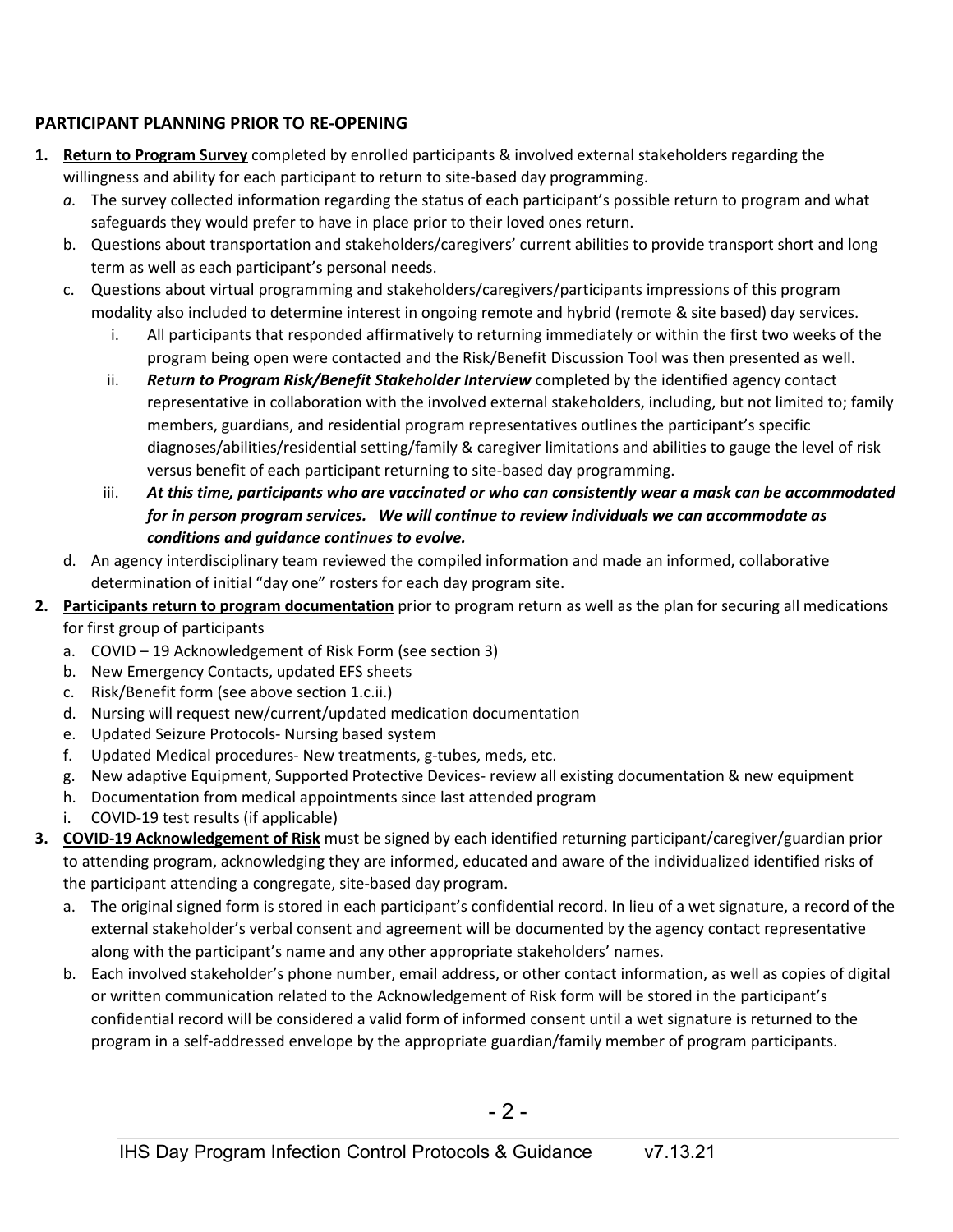- **4. The Participant Handbook** communicates all relevant and included policies and procedures related to the re-opening of day programs and will be provided to each participant as well as all appropriate stakeholders prior to program restarting.
- **5. Staff & Participant COVID-19 Screening and Risk mitigation procedures** 
	- a. *A program cohort staff will meet each participant at their vehicle and screen for the following symptoms before escorting them directly into their program room*:
		- i. Normal range 97.6-98.9, Report and monitor 99.0-100.0, Alert Nursing if temperature over 100.00°
		- ii. Alert Nursing if other symptoms are present including cough, shortness of breath, difficulty breathing, new loss of taste or smell, aches, GI upset.
		- iii. Has NOT, in the past 14 days, been in contact with a person with the above symptoms or has a suspected or confirmed diagnosis of COVID 19.
		- iv. Program nursing will monitor and observe morning screening from a safe distance and are prepared to assist in follow up if there are observed/reported symptoms that require further medical assessment.
	- **b.** *During the Staff morning screening (with identical criteria as the participant screening procedure, conducted by site designee at the program entrance to the building) if a program staff displays any signs or symptoms of COVID-19 or other respiratory illness* they will not be permitted to enter the building and be presented with recommendations to follow up with their primary care physician immediately.
	- **c.** *Participant is displaying any signs of Covid-19 or other respiratory illness* the Program Manager will notify nursing and the individual will be brought to the site specific, designated isolation area for a program nurse to conduct a more comprehensive assessment while donning full PPE (mask, gloves, gown, eye protection).
		- *i. If, upon completion of this assessment, nursing determines that the signs and symptoms observed merit immediate medical follow up and/or pose a potential threat of exposure to the rest of the program then the following steps will occur:*
			- 1. If participant was driven in by family / caregiver, they will be sent home with recommendations to follow up with their primary care physician (PCP).
			- 2. If participant was driven in by residential provider, they will be sent home with recommendations to follow up with their PCP.
			- 3. If participant was driven in by a transportation company / public transit, they will remain in a program isolation room and remain there until transportation arrives. The participant's caregiver (family and/or residential provider) will be contacted to immediately pick up the participant with recommendations to follow up with their PCP.
	- d. *Participants will bring only what they need to the day program and limit their items to one bag***.** Upon arrival to program, they will put their bag in the designated area and remove their lunch bag if it is inside a backpack. Postcard sized, laminated dining placemats (if applicable) will also be provided to residential providers/caregivers as well as a daily health screening slip documenting that the participants temperature was taken prior to boarding their transportation.
	- e. *Staff will be provided with their own FDA-approved protective mask after undergoing the morning screening procedure.*
	- *f. When cleaning any area in the program:*
		- *i.* Staff should wear disposable gloves for all tasks in the cleaning process, including the handling of trash**.**
		- *ii.* After completing any tasks while wearing gloves staff will immediately wash their hands upon removing.
		- *iii.* Staff will wash their hands often, including before/after outing or removing gloves, as well as any physical contact with a program participant, by washing hands with soap and water for at least 20 seconds. If soap and water are not available, alcohol-based hand sanitizer containing at least 70% alcohol may be used.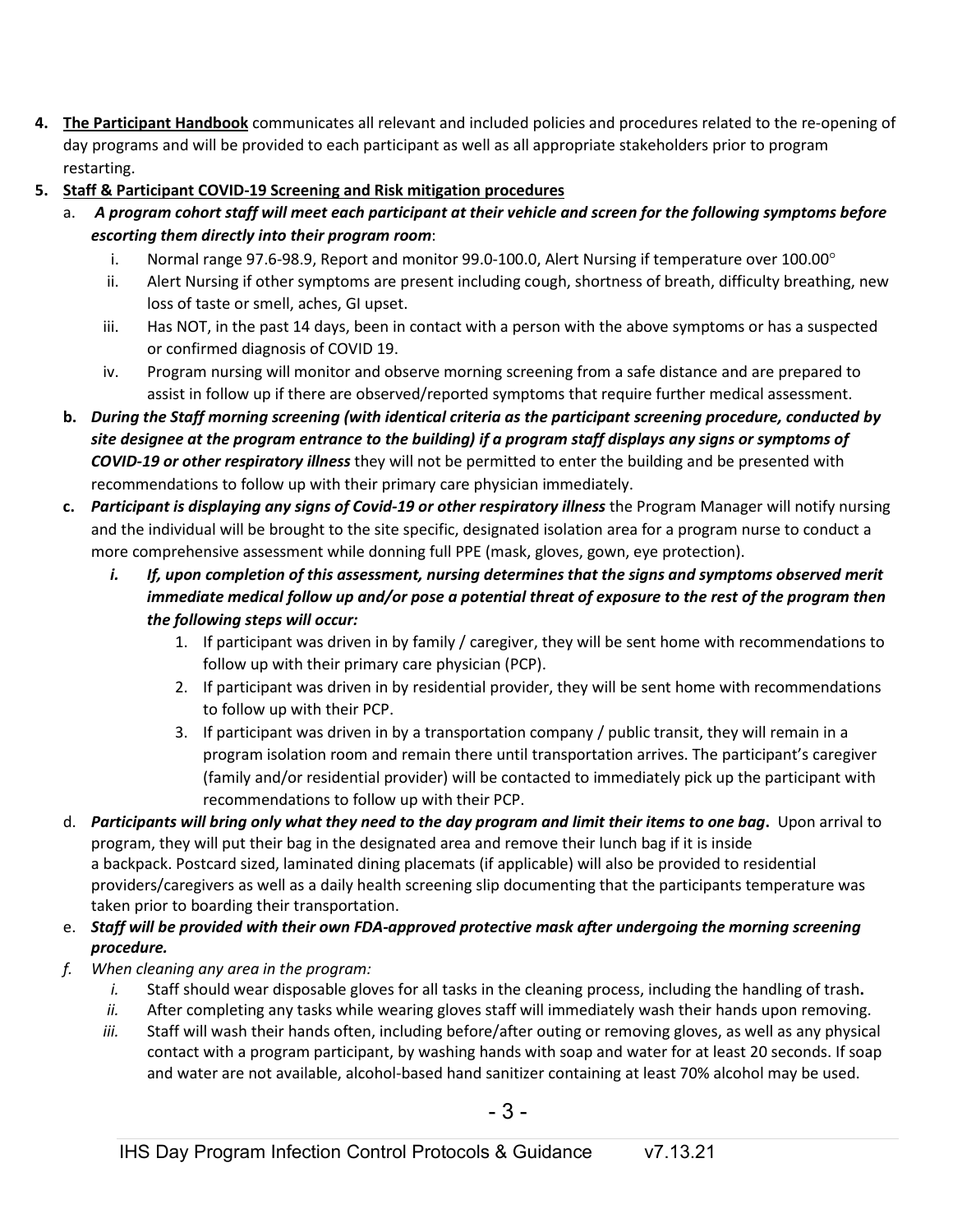### **6. Medication Drop Off Protocols & Program Access for External Stakeholders**

- a. All visitation from external stakeholders (family members, non-essential external care providers, etc.) in day program sites will be limited and external stakeholders must obtain written approval from designated agency representatives (Program Director or designee) before entering the program site.
- b. All agency employees and external stakeholders must use the site designated entrance.
- c. Any stakeholder arriving at program sites to drop off participant medications MUST do so during designated specified times (determined by each Site Nursing team and posted on the agency Day Restarting webpage).
- *d. Medication Drop offs must be scheduled and confirmed by nursing via email:*
	- i. Nursing will confirm medication delivery by email correspondence with residential providers/caregivers:
		- 1. *Lawrence*  Monicah Mwang[i mmwangi@incompasshs.org](mailto:mmwangi@incompasshs.org)
		- 2. *Chelmsford -* Claudia Spofford [cspofford@incompasshs.org](mailto:cspofford@incompasshs.org)
	- ii. Medication documentation will be confirmed and scanned by nursing.

## **7. Site Reception Areas**

- *a.* Will have hand sanitizer stations and signage that encourages proper hand hygiene and reminds of requisite social distancing measures as people enter the building.
- *b.* Signage with information about COVID-19 signs & symptoms as well as reminders of mask wearing/social distancing requirements for all agency employees and external stakeholders when in the building.
- *c.* KN95 Protective Masks are provided to each program staff member entering the building. No masks from outside the building are permitted in program areas of the building. Agency employees working in environmentally separate areas of the building from day programming are required to wear their own face coverings when outside their office and are permitted to take their masks off when in their own office with the door closed.
- *d.* Agency employees working in these non-program areas of the buildings will not be permitted to enter any area that is, or will be at any time, utilized by participants and/or staff members during daily program operating hours.

#### **8. Staff and Participant Isolation & Discharge Plan**

- a. *If an unvaccinated participant displays an escalation or emergence of COVID-19 symptoms or other respiratory illness* at any point during the program day a staff will immediately contact the Program Manager.
	- i. The Manager will notify nursing and the individual will be brought to the site specific, designated isolation area for a more comprehensive nursing assessment with the nurse donning full PPE (mask, gloves, gown, face shield or eye protection).
	- ii. If an ill participant needs to be sent home due to showing symptoms of an illness, they will remain in an identified isolation room in the program and remain there until transportation arrives.
	- iii. Program common areas will be cleared while the ill participants exit the building and the path of their exit will be immediately sanitized before any program traffic resumes access to that area.
- b. *If an unvaccinated participant displays an escalation or emergence of COVID-19 symptoms or other respiratory illness* at any point during the program day they will be required to leave the program and it is strongly suggested that they contact their Primary Care Physician for follow up as soon as possible.
- c. *There will be designated isolation rooms and isolation bathrooms located at each day program site* that will be solely used by participants being medically assessed or for ill participants awaiting their residential providers/caregivers to pick them up. These rooms will be deep cleaned immediately by porters after each use.
- d. Response to a staff with firsthand contact with someone with a known case of COVID-19
	- 1. The identified staff may continue working in the program
	- 2. They will adhere to handwashing, respiratory hygiene & cough etiquette
	- 3. They will self-monitor for symptoms and immediately inform their supervisor if symptoms emerge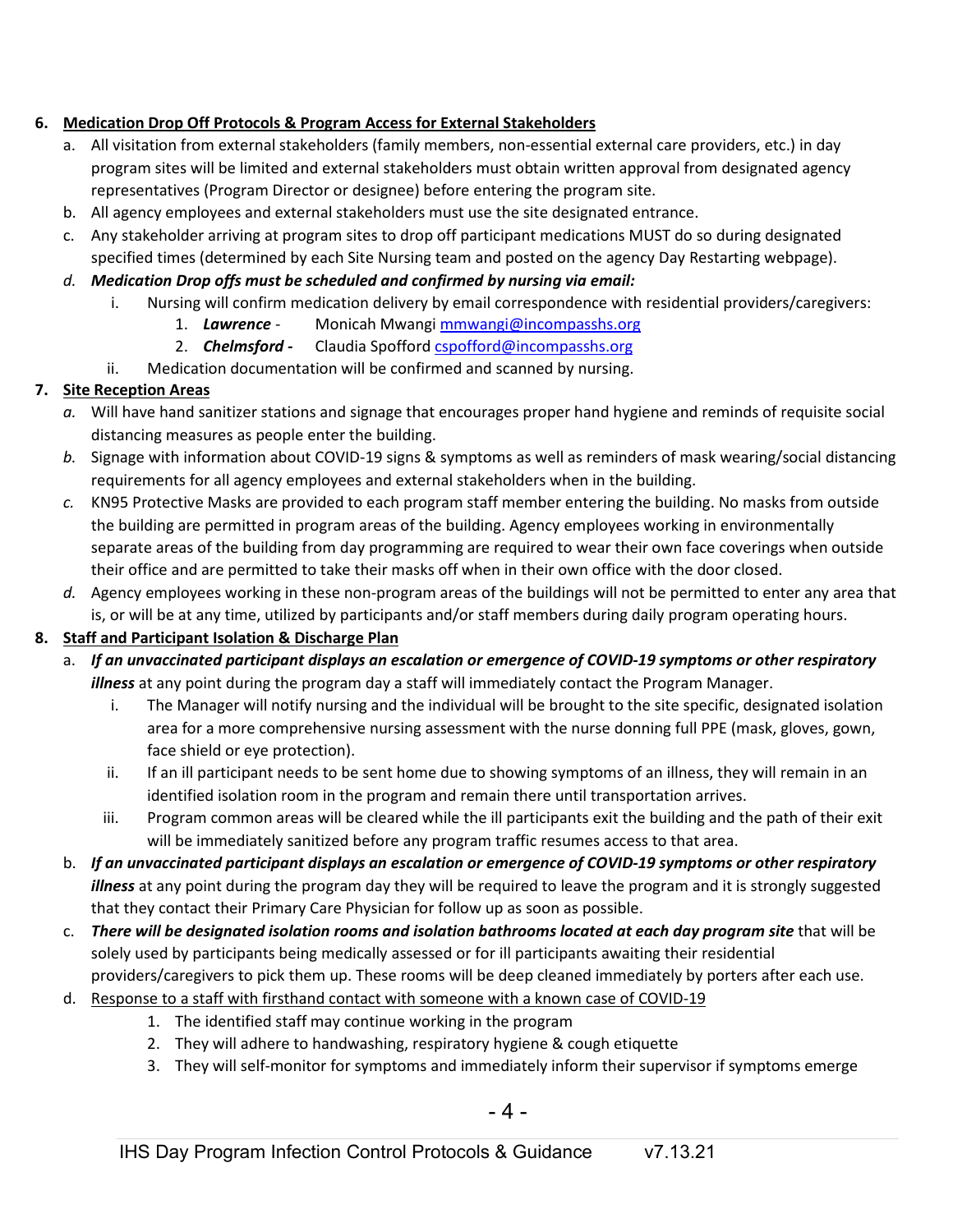#### *ii. UNNVACCINATED PARTICIPANTS EXPOSED TO ANYONE WITH A CONFIRMED POSITIVE COVID-19 RESULT WILL BE HELD OUT OF THE PROGRAM FOR 10 DAYS.*

- e. Return to Work Criteria for symptomatic staff with a negative COVID-19 test result
	- *ii. The identified staff person may return to work when:* 
		- 1. Documentation of a negative COVID-19 PCR test is received by their supervisor.
		- 2. Staff may return to work 3 days (72 hours) after recovery, defined as resolution of fever without the use of fever-reducing medications AND improvement in respiratory symptoms (cough, difficulty breathing, etc.)
	- *i. When cleared to return to work the staff will:*
		- 1. Continue wearing available PPEs at all times
		- 2. Adhere to hand hygiene, respiratory hygiene and cough etiquette
		- 3. Self-monitor for symptoms & immediately inform supervisor if any re-emerge
- f. Return to Work Criteria for a program staff with a confirmed diagnosis of COVID-19
	- 1. Staff must remain out of work for at least 10 days after illness onset and at least 3 days (72 hours) after recovery.
	- 2. Illness onset is defined as the date symptoms begin.
	- 3. Recovery is defined as resolution of fever without the use of fever-reducing medications AND improvement in respiratory symptoms (cough, difficulty breathing, etc.),
	- *i. The following steps will be taken for any program where the staff has worked in the 48 hours prior to symptom onset:* 
		- 1. The Program Director at the site will contact facilities to ensure that a deep cleaning takes place in any program areas where the identified staff worked over the previous 14 days.
		- 2. Program staff, Agency senior leadership, DDS representatives, Public Health officials and guardians of program participants will be notified.
	- *iii. When cleared to return to work the recovering staff will:*
		- 1. Continue wearing available PPEs at all times
		- 2. Adhere to hand hygiene, respiratory hygiene and cough etiquette
		- 3. Self-monitor for return of symptoms and immediately inform their supervisor if symptoms emerge.

## iv. *Further exceptions for vaccinated staff and participants:*

- 1. Fully vaccinated participants are not required to self-quarantine following close contact.
- 2. The facility does not need to be closed.
- 3. The facility does not need to be cleaned at this time.
- 4. If the exposed staff member or participant subsequently develops symptoms and tests positive for COVID-19, follow the guidelines under confirmed cases.

## g. Travel Restrictions & Return to Work/Program Guidance

a. In Massachusetts, if you are [fully vaccinated,](https://www.cdc.gov/coronavirus/2019-ncov/vaccines/fully-vaccinated.html#vaccinated) you can resume activities that you did prior to the pandemic. Fully vaccinated people can resume activities without wearing a mask or physically distancing, except where [required](https://www.mass.gov/info-details/covid-19-mask-requirements) by federal, state, local, tribal, or territorial laws, rules, and regulations, including local business and workplace guidance.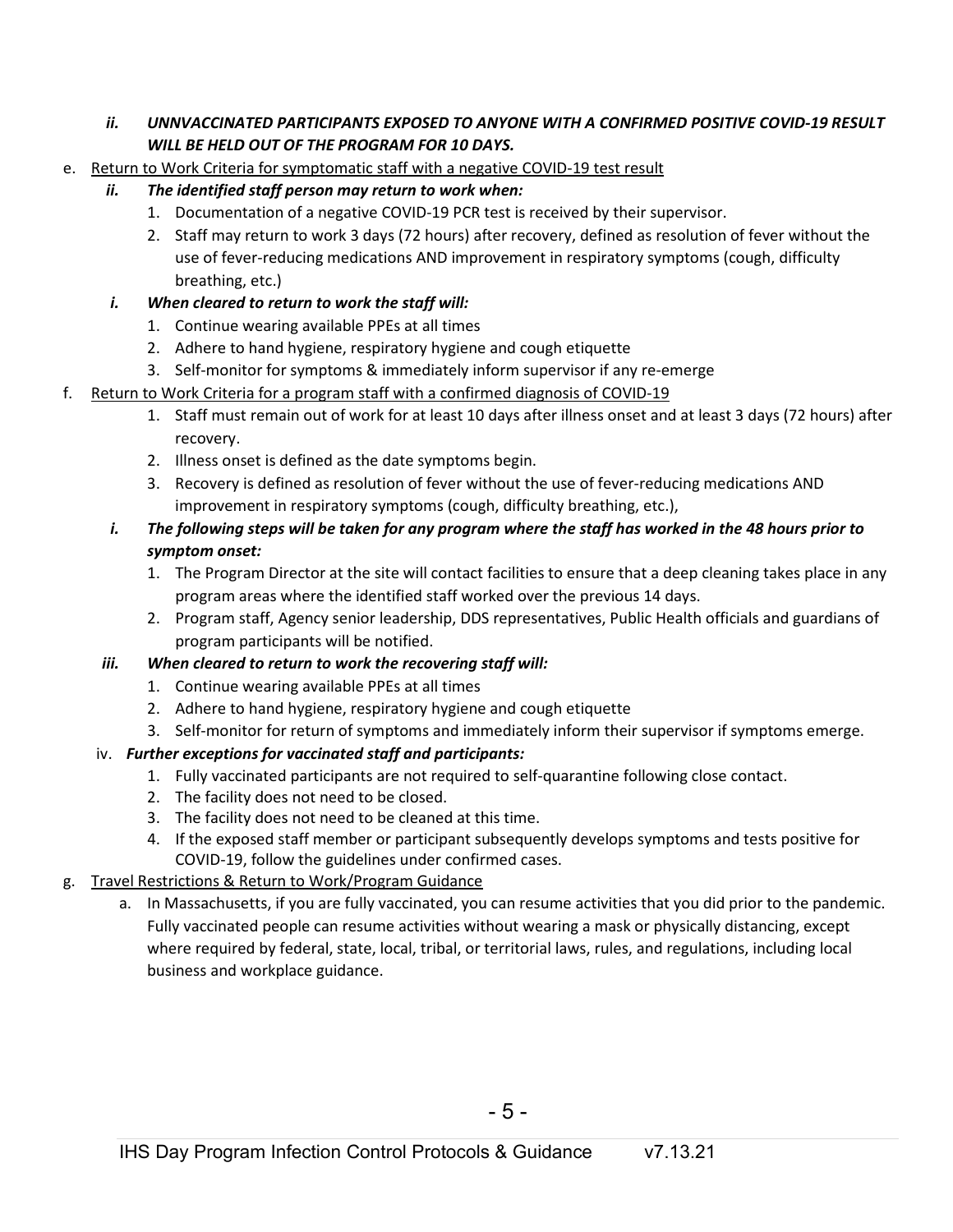#### 9. **Bathroom and Changing room Protocols**

- *a. If an unvaccinated participant needs any physical assistance with toileting, whether it be in the bathroom or changing room, staff will continue to don a mask, gown, and gloves:*
	- i. Staff will be present in the bathroom to assist with hand washing and sanitizing high touch surfaces with EPA approved cleaning agents after toileting is completed.
	- ii. All PPE gear worn by staff will be removed and disposed of following the prescribed steps outlined in the "PPE Usage" staff training curriculum.
	- i. If a participant is fully independent with toileting staff do not need to don full PPE, with exception of mask
- b. Participants Requiring Additional ADL Support
	- i. Some participants will require unique supports in programs that may make it less possible to practice social distancing and will require ample staff support to carry out the necessary hygiene practices. Incompass will ensure that the program is adequately staffed, and that staff are prepared and properly trained to accommodate participant's needs.
	- ii. To protect themselves, staff who care for participants who are unvaccinated and require hands-on assistance for routine care activities, including toileting, feeding, washing, or dressing, and other direct contact activities will be advised to wear a gown in addition to a mask and gloves, and wear long hair up or tied back during all activities requiring direct contact with a participant. The only exception would be if staff must hold a gait belt to assist a participant's ambulation. As soon as this assistance is completed staff will wash their hands before returning to work with any other participants.
	- iii. Some participants may be unable to consistently follow the recommendation of using face covering because of intellectual, behavioral, or sensory issues. To minimize the risk of infection for participants who are unvaccinated and unable to consistently wear a face covering, social distancing must be maintained whenever possible and staff must wear a face covering at all times. If the participant, being assisted in close contact (within 6 feet) by staff, is inconsistently wearing their face mask and exhibiting any spitting, drooling, sneezing, or coughing staff will also wear eye protection.
	- iv. Fully vaccinated participants are not required to socially distance or wear face masks when in program areas with other vaccinated participants. Staff will continue to wear masks at all times in program areas.
	- v. When ADL tasks are completed, the area will be sanitized by staff using EPA approved cleaning agents, and then they will sanitize their goggles and dispose of all other PPE following the "PPE usage" procedures.

## **10. Communication Plan**

- a. Communication with Town Boards of Health and External Stakeholders
	- i. *Procedure***:** When a day program is made aware of a participant or staff person that has tested positive for COVID-19 the Director of the affected program, Assistant Clinical Director of Nursing, and/or other identified agency designee(s) will contact the town Board of Health that the program resides in to determine if there are any town specific actions steps required of the agency.
	- ii. This contact will take place concurrent to communication with agency executive leadership, the Department of Developmental Services (DDS), MassHealth, and any other involved external stakeholders (family members, guardians, caregivers, etc.).
	- iii. **Chelmsford** Hours of operation: M/W/Th 8:30-4, T 8:30-7, F 8:30-1 *Health Director*: Susan Rosa 978-250-5241 option 2 *Public Health Inspector*: Michelle Grant 978-250-5241 option 5
	- iv. **Lawrence** Hours of operation: 2nd Tuesday of every month @ 6pm *Health Agent/Director*: Mike Armano, 978-620-3140 *Town Nurse*: Jaqueline Aquilar, 978-620-32561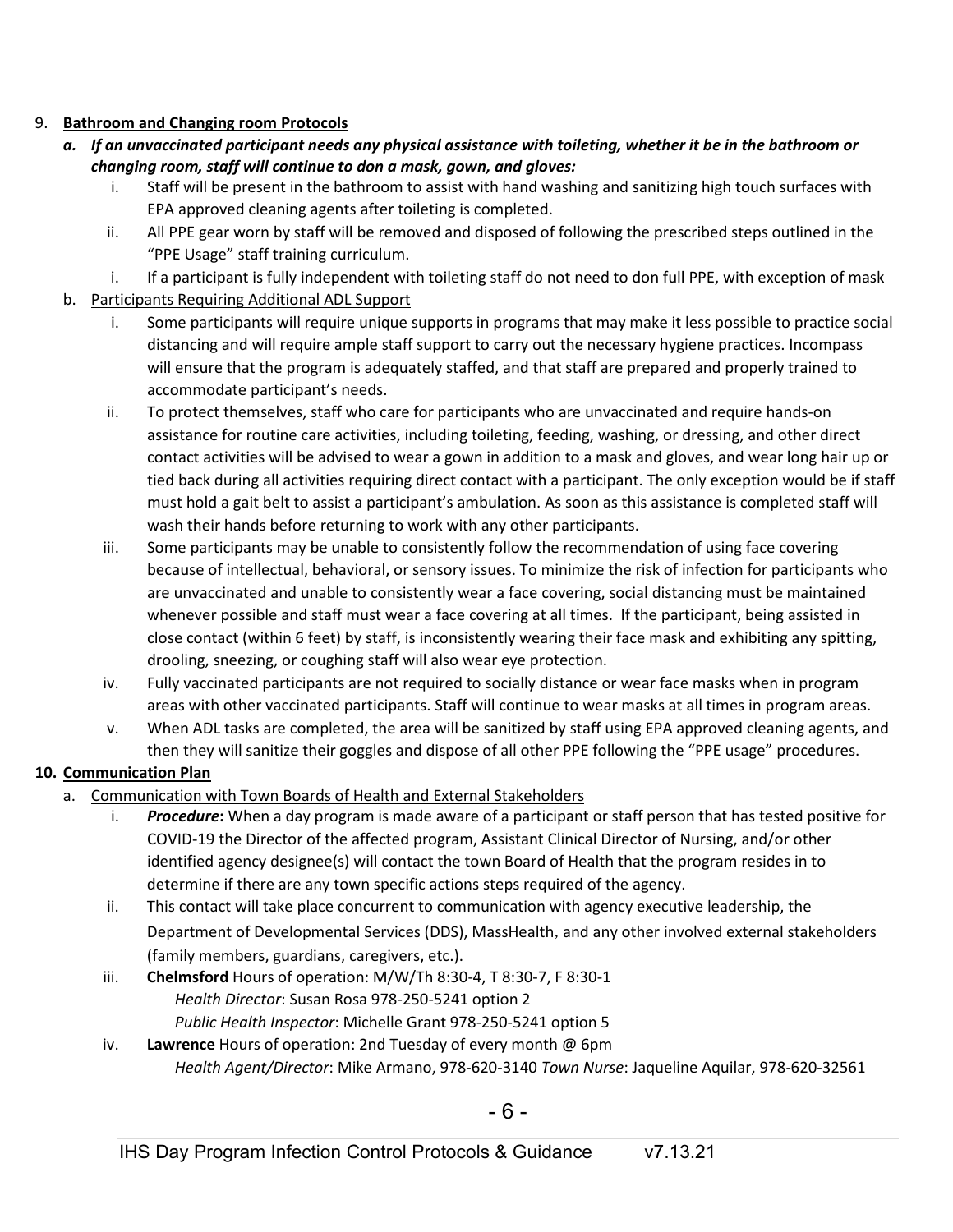#### b. Communication with DDS

- i. *Procedure*: The Chief Operating Officer (COO) or agency designee will report any positive test result to the appropriate area office
- ii. If for any reason these calls go unanswered then a report can be made directly to **Kelly Lawless, DDS Regional Director**

## **11. Education Plan**

- a. Information about COVID-19 symptoms, transmission, prevention, testing and relevant industry guidance will be provided to all staff members, participants and residential providers, caregivers, family members and guardians as appropriate. The following resource links will be disseminated to all internal and external stakeholders:
	- i. <https://www.relias.com/topic/coronavirus#free-resources>
	- ii. <https://www.cdc.gov/coronavirus/2019-nCoV/hcp/infection-control.html>
	- iii. <https://www.cdc.gov/coronavirus/2019-ncov/hcp/hand-hygiene.html>
	- iv. [\(https://www.cdc.gov/coronavirus/2019-ncov/symptoms-testing/symptoms.html\)](https://www.cdc.gov/coronavirus/2019-ncov/symptoms-testing/symptoms.html)
	- v. <https://www.cdc.gov/coronavirus/2019-ncov/if-you-are-sick/steps-when-sick.html>
	- vi. <https://www.mass.gov/news/coronavirus-update-for-individuals-and-families-june-24>

## **12. Transportation Plan**

a. The agency will receive written confirmation of protocols from all involved transportation vendors that provide transportation resources to program participants.

## *b. Community outings during program hours:*

- 1. Participants are able to go on trips to outdoor community spaces.
- 2. All drivers and participants are required to wear a mask, including those who are fully vaccinated. Fully vaccinated for COVID-19 means it has been 2 weeks after they have received the second dose in a 2-dose series or more than 2 weeks after they have received a single-dose vaccine.
- 3. If a participant is unable to wear a mask, they must be socially distanced from other passengers (except passengers from the same household) unless they have been fully vaccinated. Fully vaccinated for COVID-19 means it has been 2 weeks after they have received the second dose in a 2-dose series or more than 2 weeks after they have received a single-dose vaccine.
- 4. Masked and Vaccinated or Masked Participants can sit on the same bench seat with a space between.
- 5. Masked and Vaccinated or Masked and live together all spaces on the same bench can be occupied by the participants from the same residence.
- 6. All passengers must wear a mask on transportation unless clinical team has approved otherwise (must be vaccinated to seek approval)
- 7. Wheelchair vans: placed where tie downs align. Must be masked or vaccinated with approved to not mask.
- 8. No participants can sit in the front passenger's seat unless approved by clinical team.
- 9. Drivers will ensure that all windows are rolled down if safe to do so (when possible, roll windows down before riders begin boarding). If not safe, set the air ventilation system to high with no air recirculating.
- 10. Spray seat and commonly touched areas with GC2010 disinfectant at the end of the trip.

## **13. Program Closure and Staff Absence Policies & Procedures**

- a. The agency retains the right to suspend site-based programming, including but not limited to; a cohort of participants attending program and/or the entire site, as a health and safety-based directive. These decisions would be made in response to multiple participants and/or program staff testing positive for COVID-19.
- b. Decisions about when to scale back or cancel activities should be made in consultation with your local public health official(s), or the DPH Epidemiology Line at 617-983-6800, if needed, and informed by a review of the COVID-19 situation in your community.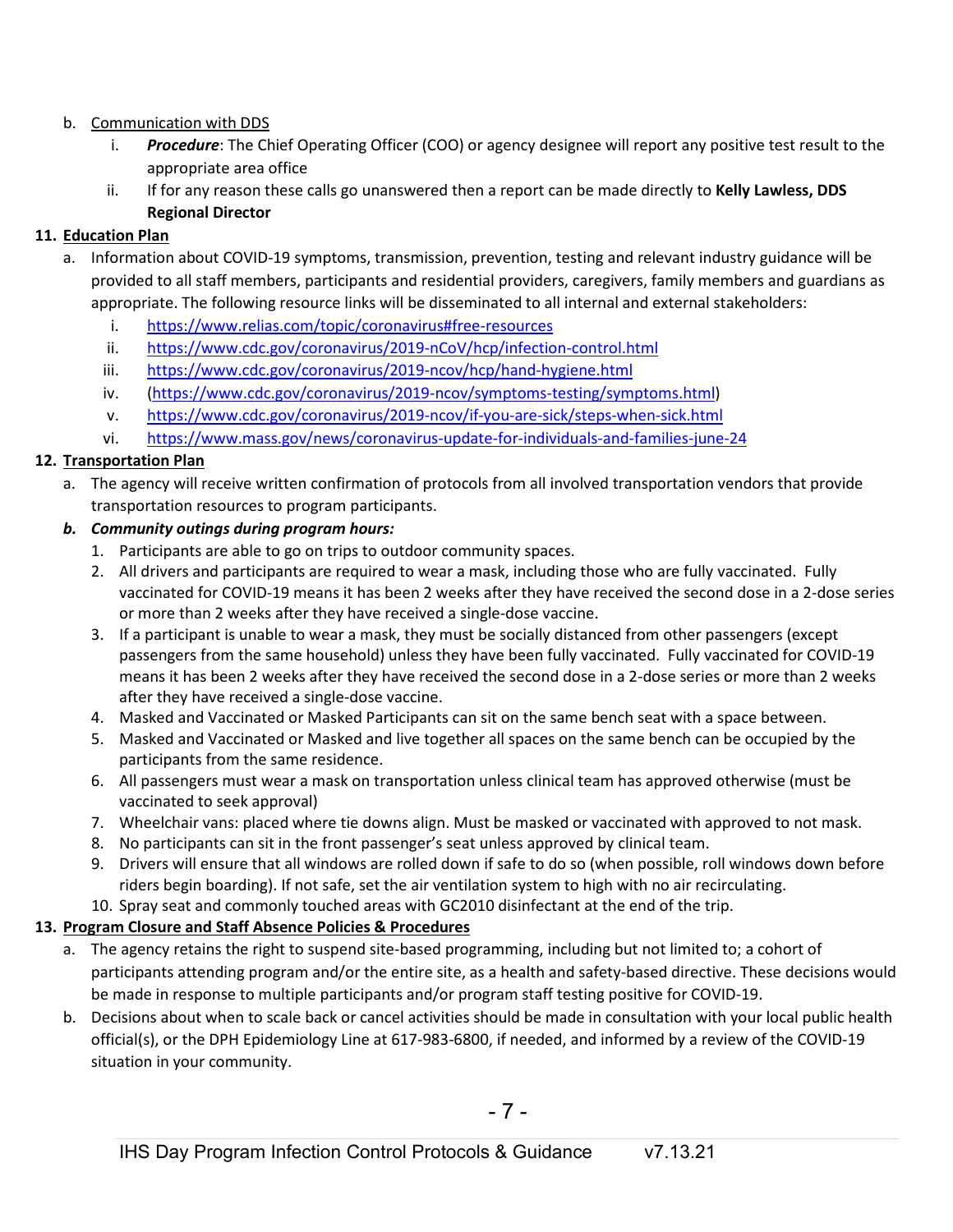#### **14. Meal and Snack plans**

- a. Upon arrival to program the participant will place their lunch box and any individualized dining equipment into their specific identified storage area or in a container, provided by the agency, which will then be placed into the fridge.
- b. At mealtime, staff should wash their hands before putting on meal prep gloves, gather all necessary plastic utensils before removing the lunch box from designated area, prepare the meal as necessary before presenting the participant with their meal, and return the lunchbox to the designated area. These steps are necessary to repeat after each individualized meal preparation process.
- c. Staff will remove food prep gloves following steps outlined in the PPE staff training and wash or sanitize their hands again. Steps B & C are repeated after each individualized meal prep process.
- d. Unvaccinated participants will sit 6 feet apart and face the same direction for mealtime, a "horseshoe" design will be employed when space and resources allow for it. No social distancing is required for vaccinated participants.
- e. Vaccinated participants may also prepare their own lunches.
- f. Once dining is over, staff will encourage/assist/prompt (determined by individual specific guidelines) the participant to perform hand hygiene procedures.
	- i. Staff will assist participants to return all individualized (uncleaned) dining equipment to the designated area. All dining equipment will be sent home at the end of every program day. Any plastic utensils and meal waste go directly into the room trash receptacle at the conclusion of each participant's mealtime.

\*Participants will bring only essential items to the day program, limited to what can be secured in a backpack sized bag. Upon arrival, they will put their bag in the designated area and remove their lunch bag if it is inside a backpack or bag.

#### **15. Medication Administration and Nursing Supports**

- a. Medication/Treatments
	- i. Nursing will call Day Habilitation program rooms when medications are scheduled to be given, CBDS and Employment programs will use MAP trained staff for medication administration.
	- ii. CBDS and Employment programs will utilize nursing resources in the case of medical emergencies or to assess the appropriate level of care needed for physical injuries.
	- iii. Staff will bring a participant to the nursing area and wait outside while the individual is given medication or treatment. *Unscheduled, "Drop in" visits to the nursing areas are not permitted*.
	- iv. Nursing will don full PPE gear when administrating medications or treatments that involve the potential for exposure to bodily fluid. These treatments include but are not limited to; *G-Tube feedings, nebulizer treatments, wound & colostomy care.*
	- v. When a program nurse is administering oral medications for any participants requiring any amount of assistance, they must wear a mask and gloves.
- b. Incidents/Accidents
	- i. In the case of an incident requiring a nurse to perform hands on assessment or treatments that increase the risk of exposure, they will wear full PPE gear.
	- ii. If a nurse is not able to wear the proper PPE gear due to the urgent (i.e. life threatening) nature of the event, they will provide any and all appropriate treatments and will be assisted in putting on PPE by another member of the team as soon as possible.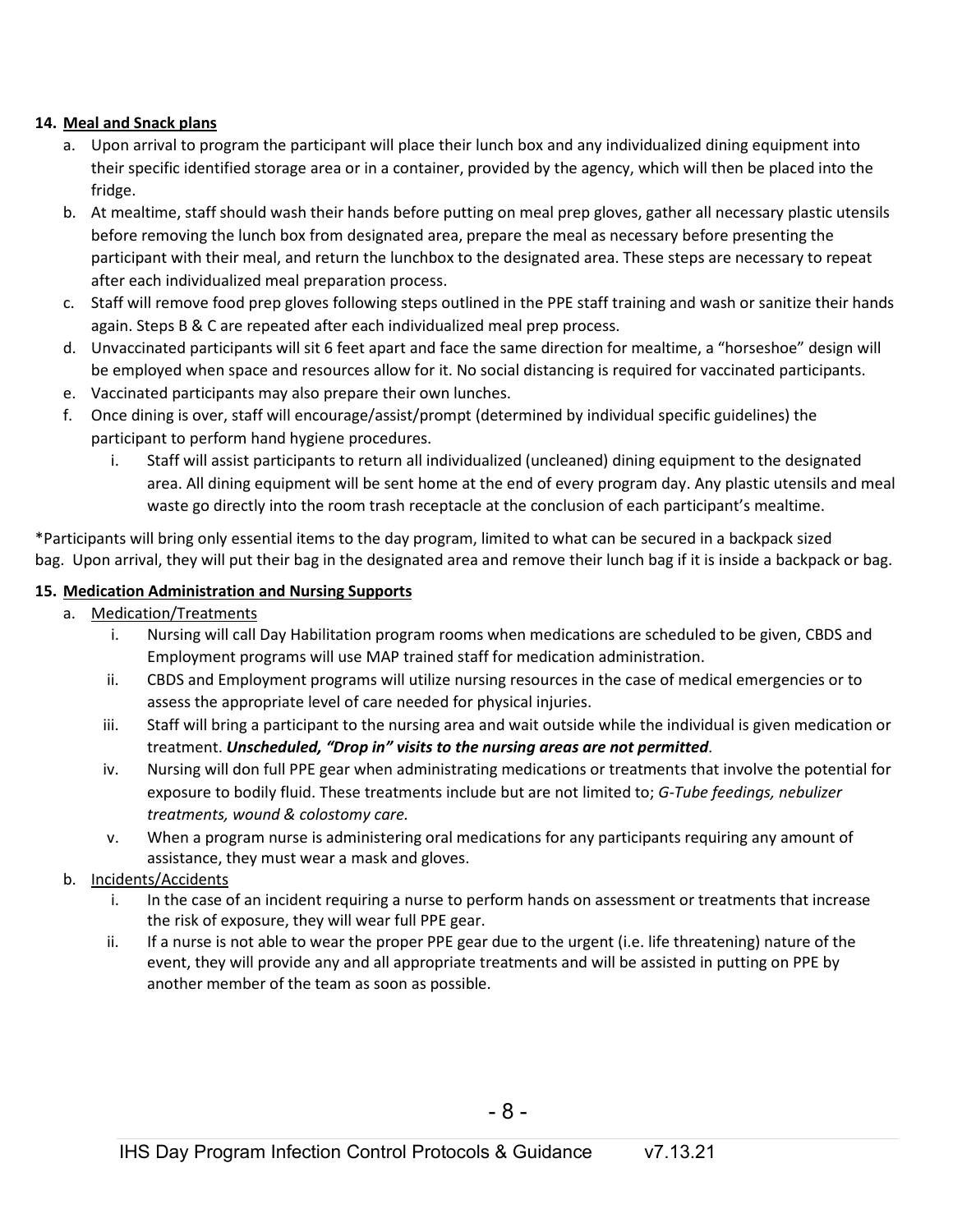## **STAFF PLANNING PRIOR TO RE-OPENING**

- **16. Staff Training Curriculum** is provided to all program staff in addition to EOHHS agency mandated trainings and includes small, social distanced site-based trainings to ensure both educational and practical knowledge of the following programmatic information.
	- *a.* PPE: when and what type to wear, including close proximity situations such as ADL supported tasks, donning, doffing, disposal, and maintaining integrity of equipment
		- *i.* <https://www.relias.com/topic/coronavirus#covid-19-training-courses>
	- *b.* Infection Control
		- *i.* <https://www.relias.com/topic/coronavirus#covid-19-training-courses>
	- *c.* Signs and Symptoms of COVID-19
		- *i.* [https://www.cdc.gov/coronavirus/2019-ncov/symptoms-testing/symptoms.html\)](https://www.cdc.gov/coronavirus/2019-ncov/symptoms-testing/symptoms.html)
	- d. Hand Hygiene
		- *i.* <https://www.relias.com/topic/coronavirus#covid-19-training-courses>
		- ii. https://www.cdc.gov/handwashing/when-how-handwashing.html
	- *e.* Hand washing protocols, scheduling, and monitoring for staff and program participants
		- *i.* Program staff will be trained by their director supervisor on hand washing schedules and monitoring expectations
	- *f.* Agency Communication Plan for reporting symptomatic cases of both staff and participants
		- *i.* Program staff are trained on Policies & Procedures regarding self-monitoring and program expectations when experiencing potential COVID 19 symptoms
	- *g.* Cleaning and disinfecting: site-based schedule and procedures
	- *h.* Group management and staffing plan for day program reopening
		- *i.* Program staff will be trained on the programmatic cohort design, maintaining staffing ratios of at least 1:3 (staff: participant) as well as the expectations of staffing & nursing support for high risk exposure events during the program day (examples include but are not limited to; bathroom/meal times & transitions)
	- *i.* Social distancing in a congregate setting
		- *i.* Program staff will be trained on the social distancing expectations and the corresponding environmental adjustments in place to maintain those expectations.

**Program health & safety compliance**: As mandated by state COVID-19 documented guidance Program Managers are the in-program, designated presence acting in the role of compliance monitor to observe, supervise, and provide "realtime" support to both staff and program participants.

## **17. Staff Strategies to promote Safety & Minimize risk of Transmission**

- a. Avoid immediate contact (such as shaking or holding hands, hugging, or kissing)
- b. Use EPA Registered & Approved chemical agents to frequently clean and disinfect high-touch surfaces including entry and exit buttons, door handles, faucets, railings, knobs, counters, handrails and grab bars.
- c. Clean and disinfect all rooms with a focus on hard surfaces (including desks, tables, countertops, sinks) with an EPA approved cleaning agent.
	- i. 70% alcohol wipes or misters with EPA approved cleaning agent used to clean keyboards, touchscreens, tablets and phones.
- f. Staff PPEs & Social Distancing Modeling & Maintenance
	- i. Staff will be given their own FDA approved protective mask to wear while on shift in the program.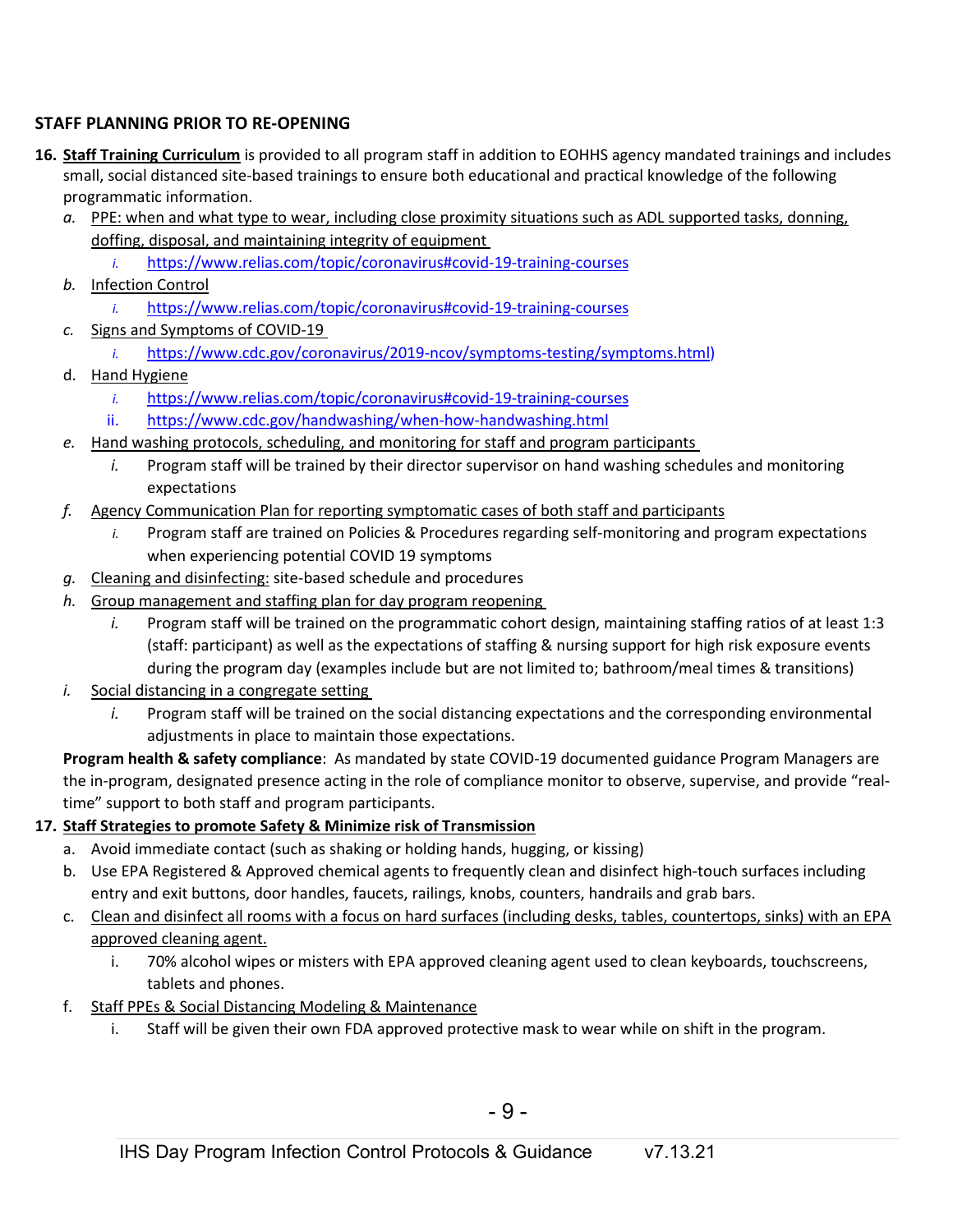- ii. Wash hands often with soap and water for at least 20 seconds. Wash hands before eating, after going to the bathroom (or assisting with personal hygiene), coughing, or sneezing. If unable to wash, use alcoholbased hand sanitizers with at least 70% alcohol.
- iii. Avoid touching eyes, nose, and mouth.
- iv. Cover coughs or sneezes using a tissue or the inside of your elbow (not your hands). Immediately throw the tissue in the trash.
- v. Stay away from people who are sick and stay home when you feel sick.
- vi. It is recommended to use feet for flushing and moving toilet seat positions.
- vii. Program staff will monitor each other for fever as well as signs and symptoms of respiratory illness and report any concerns to the program manager.
- viii. Program staff will continue to adhere to existing agency infections control measures
- g. PPE & Health and Safety Considerations for Limitations of Movement Expectations
	- i. In the case of an incident that requires hands on, physical interventions with a participant the engaged staff will wear eye protection, mask and gloves for the duration of the event. Engaged staff will implement PABC prescribed interventions as needed while another member(s) of the team assists them with putting on full PPE gear as the safety of event allows. If necessary, another staff will put on the PPEs and replace the engaged staff person. The first engaged staff will then immediately go to the bathroom and wash their hands before returning to the incident location.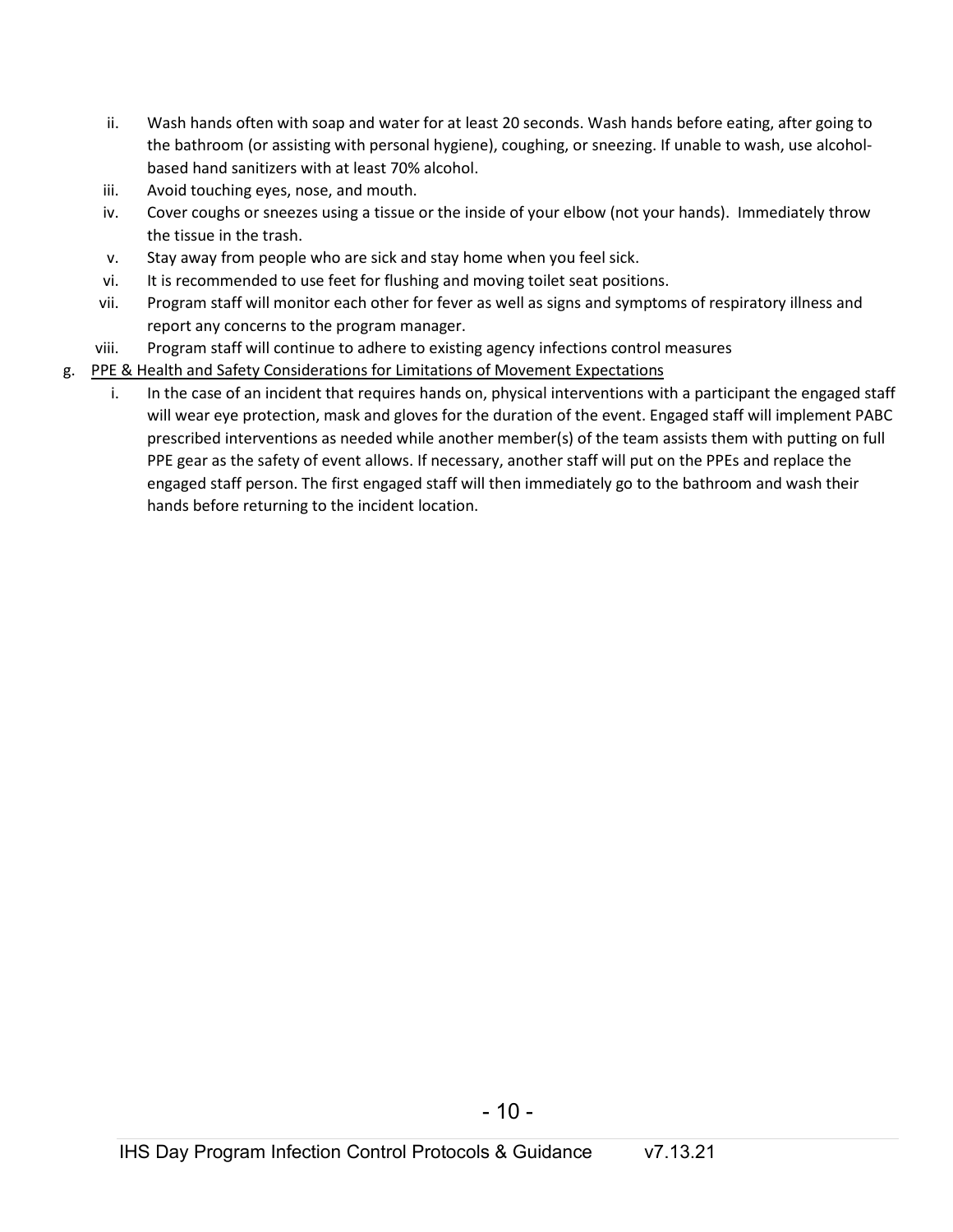#### **PROGRAM SITE PLANNING PRIOR TO RE-OPENING**

#### **18. PPE Procurement Plan**

a. The nursing department will monitor the quantity of PPE on hand and ensure there is always a two week supply available. The finance department will maintain consistent, ongoing communication with the Director of Clinical Services and Assistant Clinical Director of Nursing to address any concerns or issues.

#### **19. Vendor Delivery Plans**

a. All vendor deliveries will be dropped off at the site-specific loading zone. One staff person in the administration or facilities department will be the point of contact for all deliveries. These contacts will arrange for vendors to communicate with them upon delivery (whether via phone or electronic alerts). If a delivery is expected, all requisite contacts on-site must be informed so arrangements are made for a safe drop off.

#### **20. Cleaning, Sanitizing and Disinfecting Procedures**

- a. Resources and Supplies
	- i. The agency has provided EPA-registered disinfectants and sanitizers for use against COVID-19 and they are stored safely in each program room, bathroom and common areas. All cleaning supplies are clearly labeled and SDS sheets are available for review. Disposable paper towels are encouraged for use at all times instead of reusable sponges and cloths. Only approved chemicals are used in the building and NO outside or unapproved chemicals will be present in the building.
- b. Proper Usage
	- i. The agency follows cleaning guidelines suggested by the manufacturer and always use soap and water first whenever possible. Cleaning products are not stored on shelves with food and is only accessed by designated staff. Chemical cleaning agents are only employed for use in well ventilated areas and are never sprayed on food.
- c. General Guidelines for Cleaning, Sanitizing and Disinfecting
	- A professional cleaning company is employed by the agency daily from 9a-3p at each day program site. The cleaning company routinely cleans all bathrooms and oft touched surfaces such as doorknobs and railings. Additionally, the cleaning company conduct a 'deep cleaning' after hours in each program nightly.
- d. <https://www.cdc.gov/coronavirus/2019-ncov/community/organizations/cleaning-disinfection.html>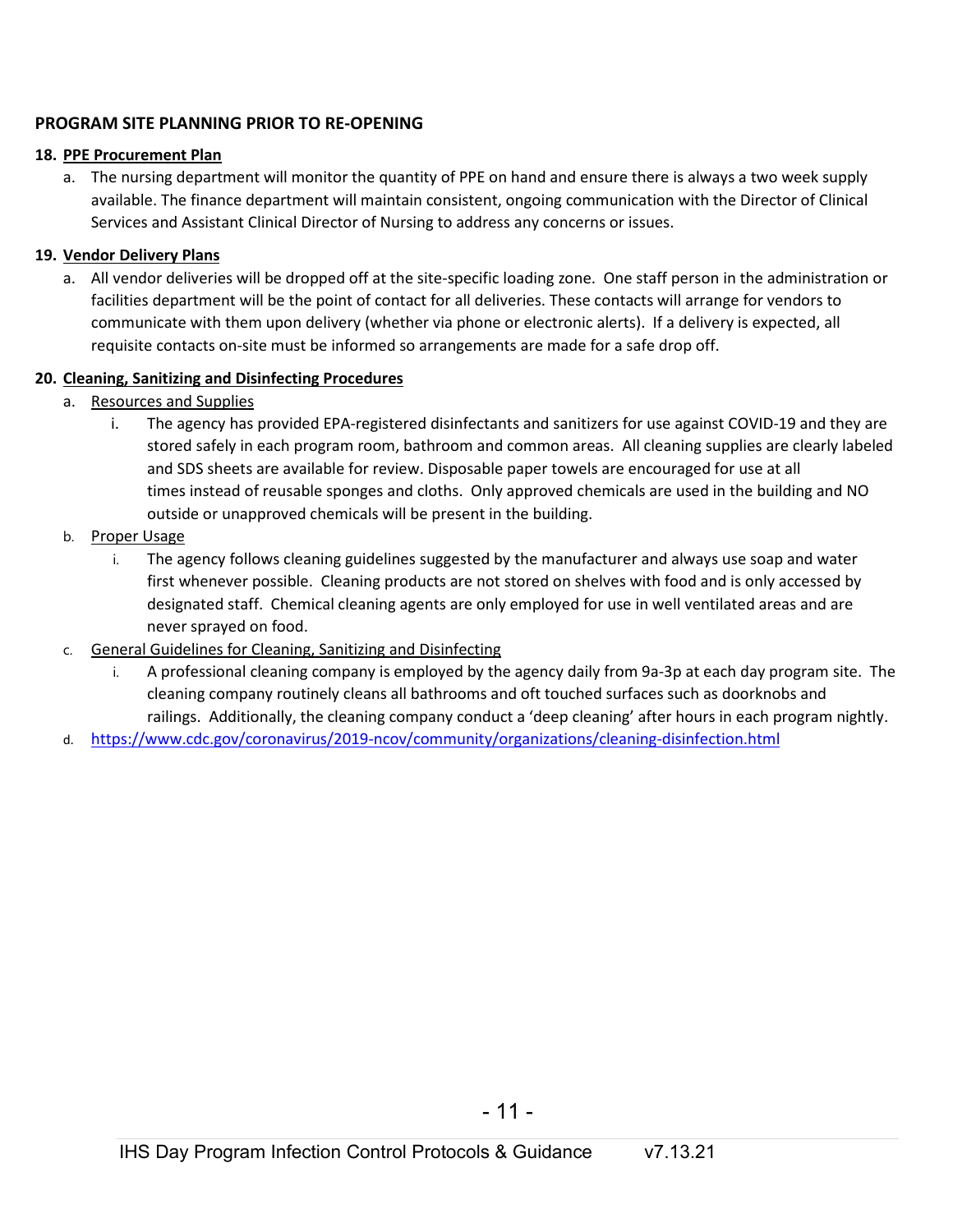#### **ADDITIONAL RESOURCES**

#### **Massachusetts COVID-19 Updates and Information**

- <https://www.mass.gov/info-details/covid-19-updates-and-information>
- <https://www.mass.gov/info-details/covid-19-travel-order>
- **Department of Developmental Services (DDS)**
	- <https://www.mass.gov/orgs/department-of-developmental-services>
	- <https://www.mass.gov/dds-covid-19-resources-and-support>

**Centers for Disease Control and Prevention (CDC) Resources**

- CDC Updates: <https://www.cdc.gov/coronavirus/2019-ncov/whats-new-all.html>
- CDC Guidance for Group Homes for Individuals with Disabilities[:](https://www.cdc.gov/coronavirus/2019-ncov/community/group-homes.html) <https://www.cdc.gov/coronavirus/2019-ncov/community/group-homes.html>
- Guidance for Direct Service Providers: [https://www.cdc.gov/coronavirus/2019](https://www.cdc.gov/coronavirus/2019-ncov/hcp/direct-service-providers.html) [ncov/hcp/direct-service-providers.html](https://www.cdc.gov/coronavirus/2019-ncov/hcp/direct-service-providers.html)
- Symptoms of Coronavirus: [https://www.cdc.gov/coronavirus/2019-ncov/symptoms](https://www.cdc.gov/coronavirus/2019-ncov/symptoms-testing/symptoms.html)[testing/symptoms.html](https://www.cdc.gov/coronavirus/2019-ncov/symptoms-testing/symptoms.html)
- Interim Infection Prevention and Control Recommendations for Healthcare Personnel During the Coronavirus Disease 2019 (COVID-19) Pandemic: [https://www.cdc.gov/coronavirus/2019](https://www.cdc.gov/coronavirus/2019-ncov/hcp/infection-control%20recommendations.html?CDC_AA_refVal=https%3A%2F%2Fwww.cdc.gov%2Fcoronavirus%2F2019-ncov%2Finfection-control%2Fcontrol-recommendations.html) [ncov/hcp/infection-control](https://www.cdc.gov/coronavirus/2019-ncov/hcp/infection-control%20recommendations.html?CDC_AA_refVal=https%3A%2F%2Fwww.cdc.gov%2Fcoronavirus%2F2019-ncov%2Finfection-control%2Fcontrol-recommendations.html) [recommendations.html?CDC\\_AA\\_refVal=https%3A%2F%2Fwww.cdc.gov%2Fcoronavirus](https://www.cdc.gov/coronavirus/2019-ncov/hcp/infection-control%20recommendations.html?CDC_AA_refVal=https%3A%2F%2Fwww.cdc.gov%2Fcoronavirus%2F2019-ncov%2Finfection-control%2Fcontrol-recommendations.html) [%2F2019-ncov%2Finfection-control%2Fcontrol-recommendations.html](https://www.cdc.gov/coronavirus/2019-ncov/hcp/infection-control%20recommendations.html?CDC_AA_refVal=https%3A%2F%2Fwww.cdc.gov%2Fcoronavirus%2F2019-ncov%2Finfection-control%2Fcontrol-recommendations.html)
- Criteria for Return to Work for Healthcare Personnel with Suspected or Confirmed COVID-19 (Interim Guidance): [https://www.cdc.gov/coronavirus/2019-ncov/hcp/return-](https://www.cdc.gov/coronavirus/2019-ncov/hcp/return-to-work.html) [to-work.html](https://www.cdc.gov/coronavirus/2019-ncov/hcp/return-to-work.html)
- CDC: Strategies to Mitigate Healthcare Personnel Staffing Shortages[:](https://www.cdc.gov/coronavirus/2019-ncov/hcp/mitigating-staff-shortages.html) <https://www.cdc.gov/coronavirus/2019-ncov/hcp/mitigating-staff-shortages.html>
- Disinfection for Community Facilities: [https://www.cdc.gov/coronavirus/2019](https://www.cdc.gov/coronavirus/2019-ncov/community/organizations/cleaning-disinfection.html) [ncov/community/organizations/cleaning-disinfection.html](https://www.cdc.gov/coronavirus/2019-ncov/community/organizations/cleaning-disinfection.html)
- Protect Yourself When Using Transportation: [https://www.cdc.gov/coronavirus/2019](https://www.cdc.gov/coronavirus/2019-ncov/daily-life-coping/using-transportation.html) [ncov/daily-life-coping/using-transportation.html](https://www.cdc.gov/coronavirus/2019-ncov/daily-life-coping/using-transportation.html)
- Cleaning and Disinfection for Non-emergency Transport Vehicles[:](https://www.cdc.gov/coronavirus/2019-ncov/community/organizations/disinfecting-transport-vehicles.html) [https://www.cdc.gov/coronavirus/2019-ncov/community/organizations/disinfecting](https://www.cdc.gov/coronavirus/2019-ncov/community/organizations/disinfecting-transport-vehicles.html)[transport-vehicles.html](https://www.cdc.gov/coronavirus/2019-ncov/community/organizations/disinfecting-transport-vehicles.html)

## **Hand Hygiene**

- CDC Training Courses on Hand Hygiene for Healthcare Providers **(Webpage):** <http://www.cdc.gov/handhygiene/providers/training/index.html>
- Competency validation for soap and water, and use of alcohol based hand rub, from North Carolina Statewide Program for Infection Control and Epidemiology (SPICE)**(PDF)**:
- [https://spice.unc.edu/wp-content/uploads/2017/03/Hand-Hygiene-Competency-](https://spice.unc.edu/wp-content/uploads/2017/03/Hand-Hygiene-Competency-SPICE.pdf)[SPICE.pdf](https://spice.unc.edu/wp-content/uploads/2017/03/Hand-Hygiene-Competency-SPICE.pdf)
- Hand Hygiene in Healthcare Settings Hand Hygiene CDC **(Webpage)** <http://www.cdc.gov/handhygiene/>
- Joint Commission Measuring Hand Hygiene Adherence Overcoming the Challenges **(PDF)** [http://www.jointcommission.org/assets/1/18/hh\\_monograph.pdf](http://www.jointcommission.org/assets/1/18/hh_monograph.pdf)
- MMWR Guidelines for Hand Hygiene in Health-Care Settings**(PDF)** <https://www.cdc.gov/mmwr/PDF/rr/rr5116.pdf>